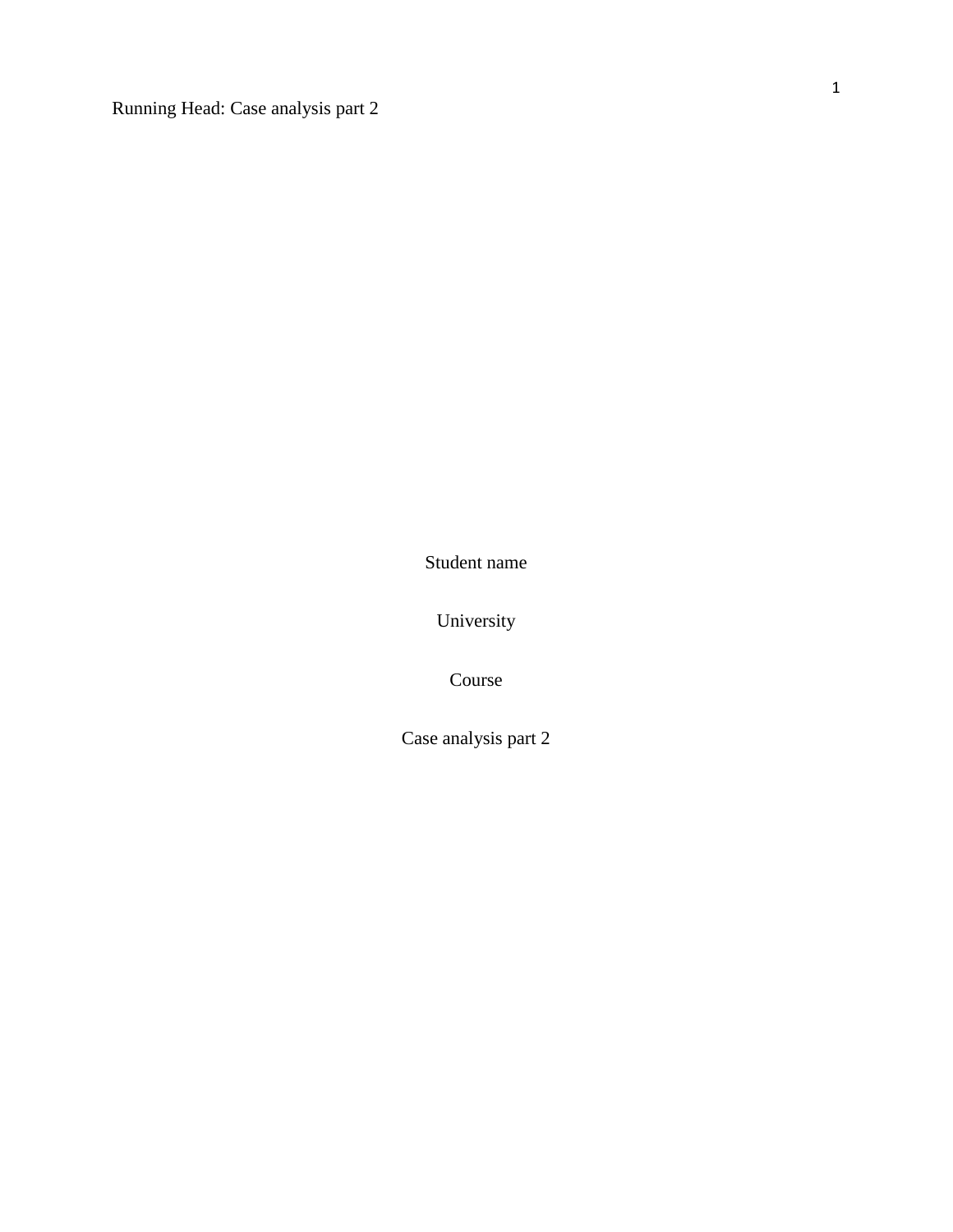## **INTRODUCTION**

The first part of this paper discussed about the Amazon company firm description. The firm's business model was discussed including the mission statement, vision and long term objectives. The history of Amazon was also explained and the core values and how they relate to the business model. While analyzing the firm, both industrial and external environmental analysis was outlined. The competitive analysis of the company and key success factors were also explained in detail.

This part will go further to discuss the firm's internal environmental analysis including the SWOT factors, product portfolio, miles and snow typology and financial analysis. The industrial specific strategy will be explained in details based on the product life cycle, spatial matrix and SPACE matrix. While discussing about the success of any large firm like Amazon, it is important to analyze the strategy in details using ANSOFF matrix which includes the product development, market penetration and diversification. These matrixes help understand how the company competes with other online retailers.

#### **FIRM/INTERNAL ENVIRONMENT ANALYSIS**

While evaluating and analyzing the internal environmental analysis of Amazon.com, there is need to identify the SWOT factors of the firm at large. This will help the company to understand its strength, weaknesses, opportunities and strength in penetrating the e-commerce market.

## **Strength**

Amazon.com has a lot of internal strength which makes it the leading online retailer across the world. These strengths include the business name of the firm and diversity. Almost everyone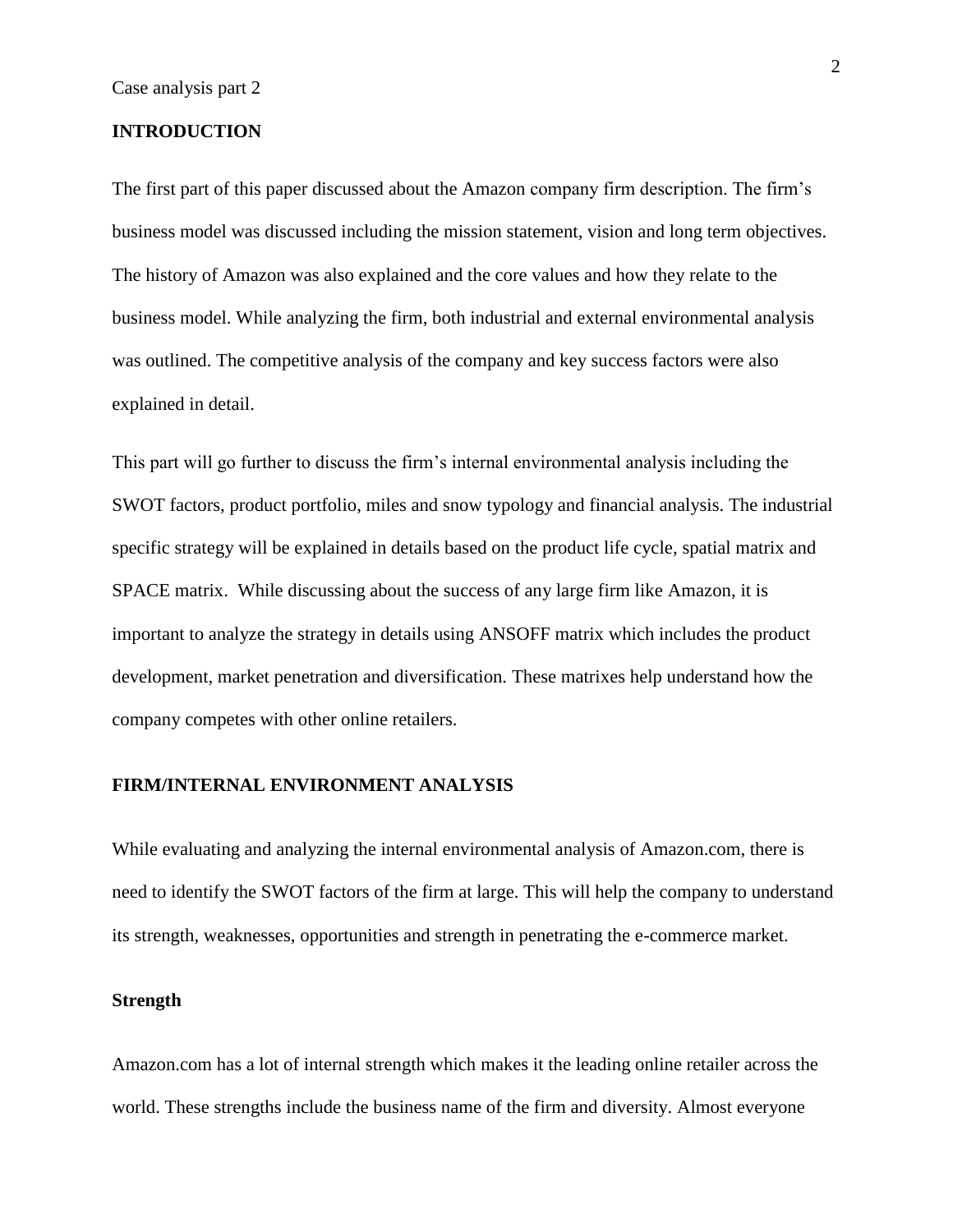across the world knows about Amazon.co as the leading online book retailer. The marketing strategy and publicity of the company has made it to be at the top in this sector. Amazon has taken a different strategy from other companies by marketing its brand name and uniqueness in what it does. The one-click shopping used by Amazon is a strength that no other e-commerce business company has identified. The company has taken a different shift of low cost structure which has seen it to the top of other companies of selling at low costs increase sales which results in massive profit. Also the company has no investment in physical store but relies on online business hence, saving a lot to boot the profit.

#### **Weakness**

While the cost structure earns great profits, it is noted that this has affected Amazon.com in one way. Failing to balance between the expenses becomes a liability to the company. Besides not having a physical store, the company has spend a lot in streaming, movies and TV shows which should be account for.

# **Opportunities**

Amazon.com already has a name to market itself. The company is a world-wide brand which has consumed the confidence of many people across its business territory. Source state that with future advancement in technology, the company will revolutionalize the grocery shopping. The company should explore the opportunity of technology with advancement of robotics to improve its way of shopping cart. Amazon has also invested much in the massive production of electronics which is trending on the market today.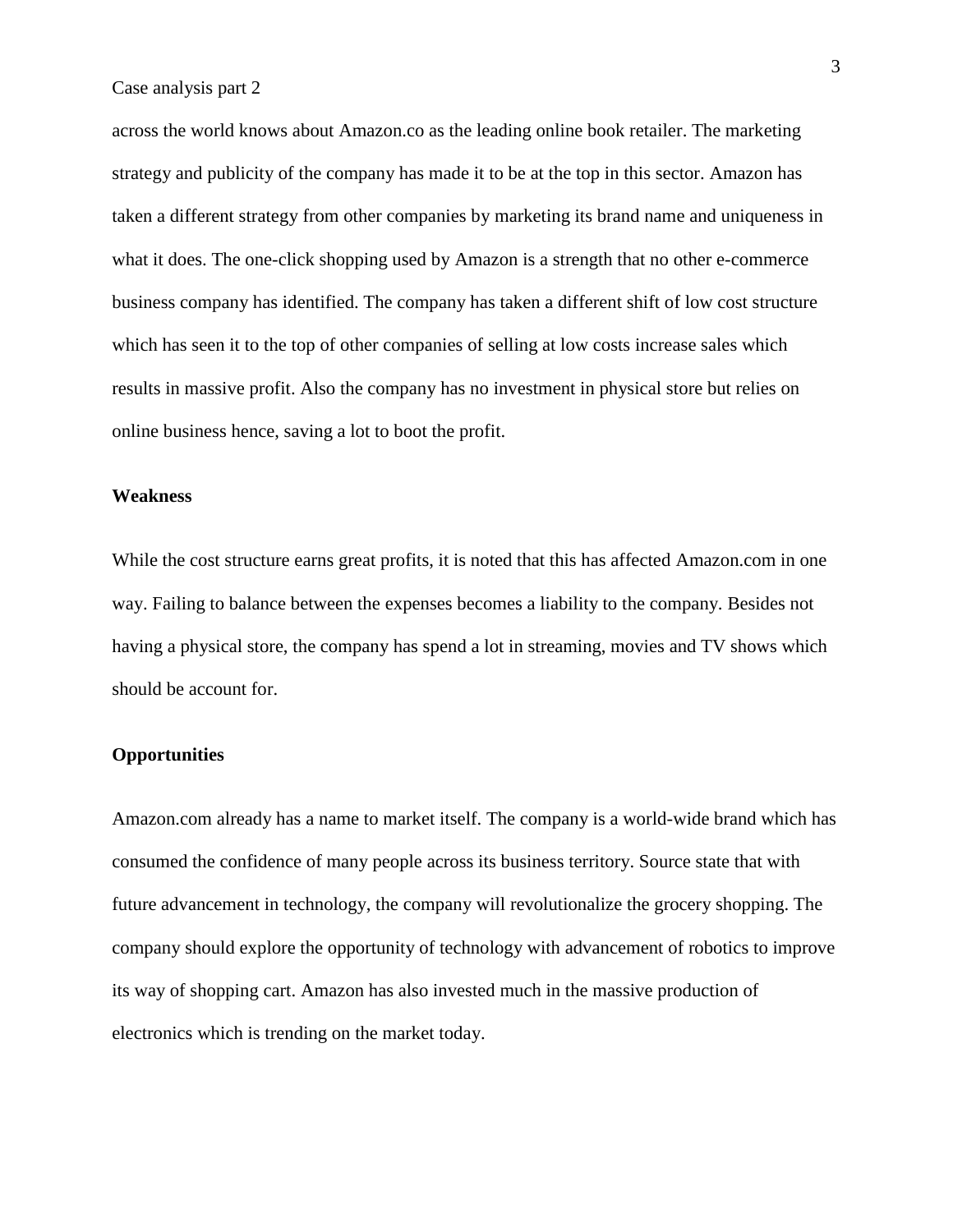#### **Threats**

Amazon still faces threats from other online shoppers like e-bay and Alababa. The best way to counter these threats will be to use strategies that will help in diversification of the market and winning of business territories.

#### **MILES AND SNOW TYPOLOGY**

Amaozon.com has integrated miles and Snow typology in its business by focusing on the strategy, structure and processes. The three components have a strong relationship within the company hence making it a success. Amazon has an objective of maintaining customer's satisfaction in its business. The company has structured its business into three main areas, online retail, internet services and Kindle ecosystems. This focus is a strategy that beats other companies trying to compete with Amazon.com.

### **FINANCIAL ANALYSIS**

Financially the company is at stable position which increases quarterly. While analyzing the sample data of revenue, net income and profit margin, the revenue dropped in quarter 1 of 2016 but increased drastically towards quarter 2 and 3. The profit margin of the company has always been high compared to the net income which is a success in the company. Also sources shows that the company's net sales increased by 29.2% between 2007 and 2008. While this is commendable, the company still has the problem of balancing the finances due to the free shipping costs which has increased the cost of sales thus affecting the income.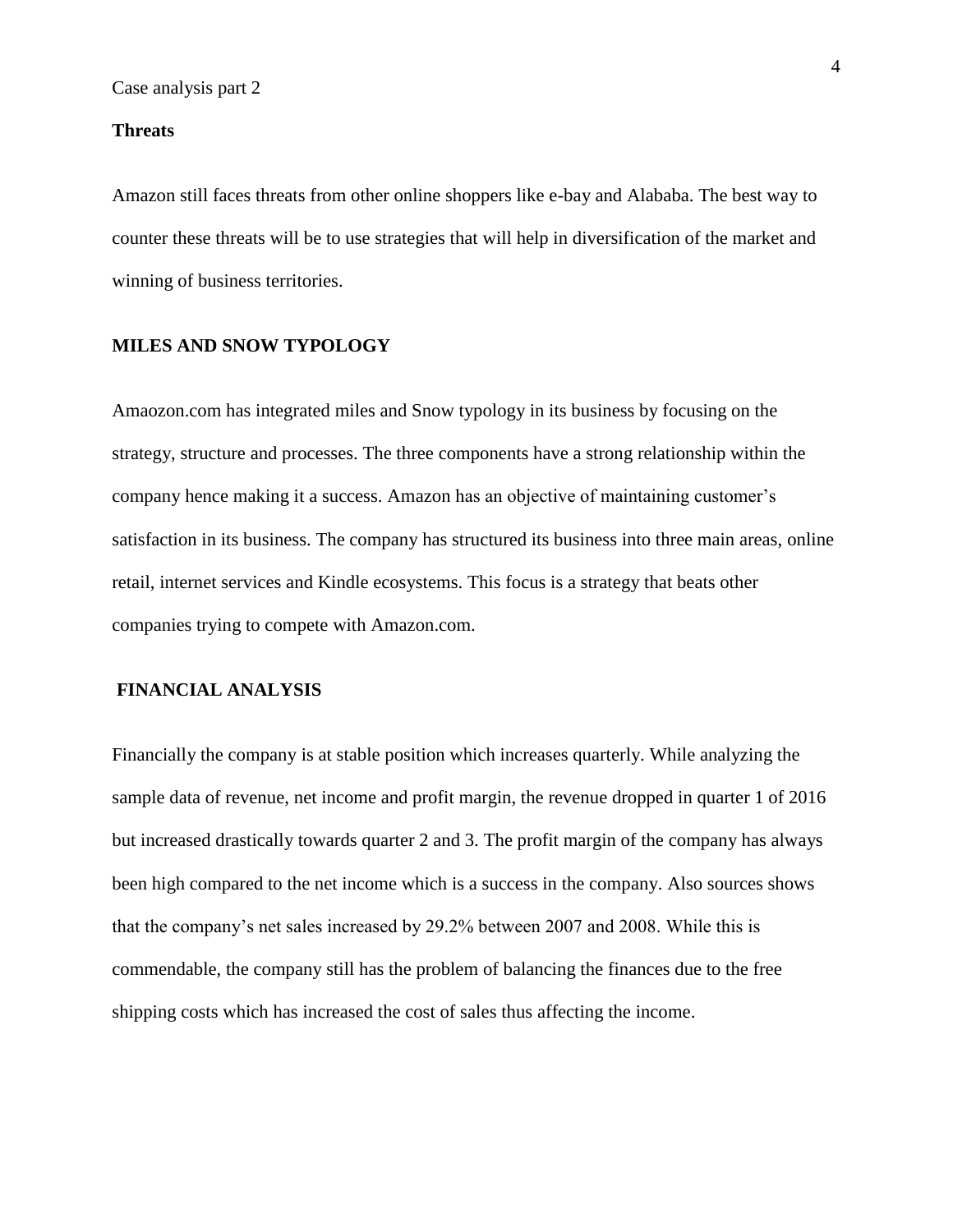Case analysis part 2

The gross profit margin of Amazon was 23% in 2008 which is bellow eBay by a difference of 51% .This was caused by the company's high expenditure on the cost of sales which consumed approximately 70% of its sales. The company has a stable operating profit margin of around 4% compared to the competitor eBay which keeps fluctuating hence the growth of Amazon. The company has also maintained a positive cash flow this indicates that Amazon is able to pay short-term liabilities and operating expenses accordingly. The company expects to have a strong growth due to the low price strategy and free shipping.

## **INDUSTRY SPECIFIC STRATEGY**

#### **Product Life Cycle (ANSOFF matrix)**

Product life cycle takes the ANSOFF matrix during analysis. This model defines stages in the product life cycle comprising of the product and market. The product goes through for stages the product development stage, market penetration, market development and diversification. Applying this model weighs between two levers, market and product. The product undergoes development and diversification while market goes through development and penetration. The four factors are weighed on a graph. Amazon has used this model to compete by diversifying its products on the market which is not an easy go task for the upcoming companies. Amazon has worked on the marketing of its brand hence developing market circuits and thus it has penetrated different regions across the world. For any startup company to compete with Amazon.com, there is need for introduction to the market and getting people to learn of their products. This is very challenging since it will involve spending of a lot of funds instead of starting up the stock. This strategy has made Amazon.com to be at the leading in online retail market.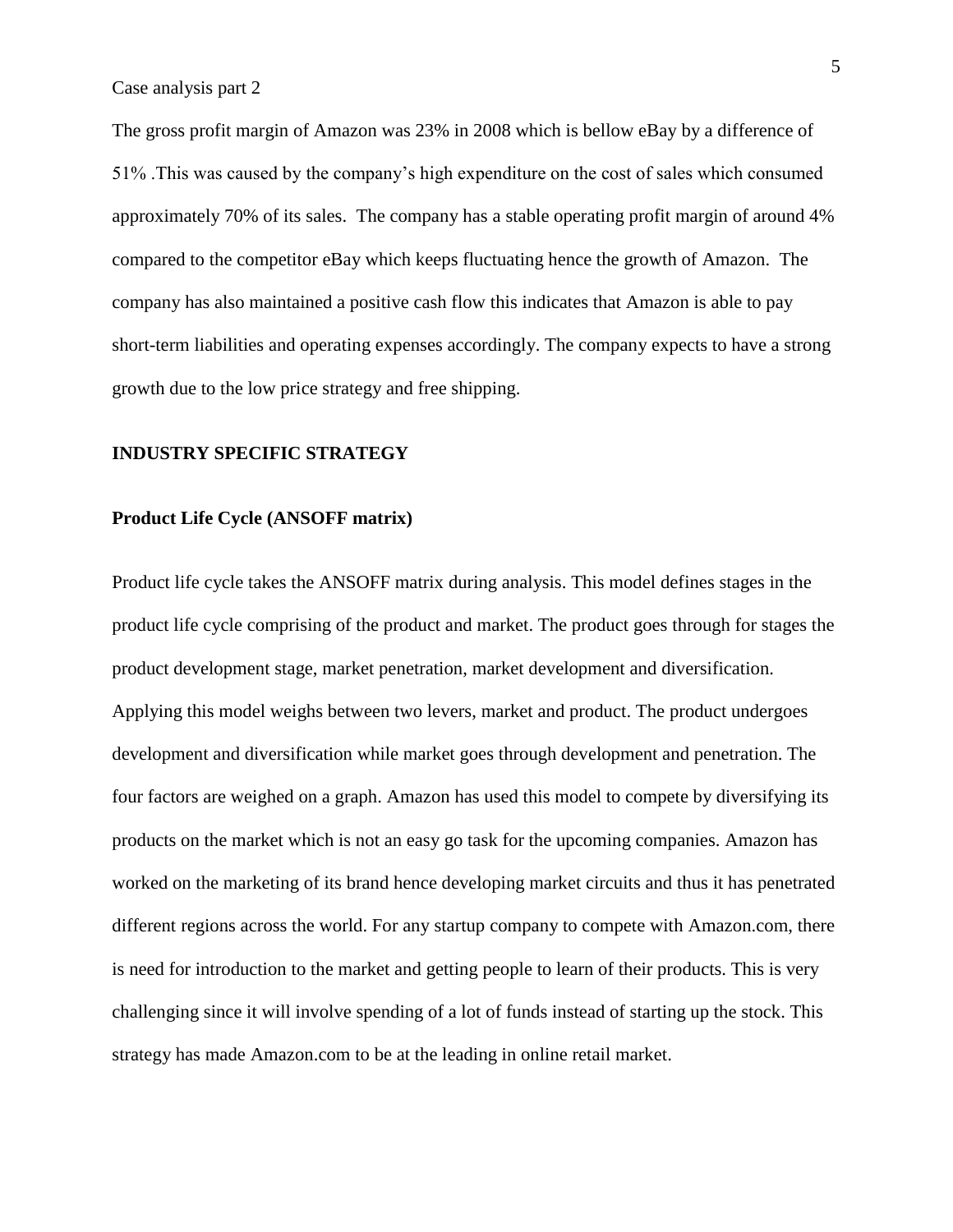At market penetration, Amazon competes by advertising, marketing, loyalty programs, expanding product and services with the current clients and pricing. To develop this market, Amazon.com focuses on selling existing products into the penetrated market. For this to happen, the company has to establish new development, define new channels, new packaging and outline new pricing. During product development, the company has always introduced new products into the market and diversifying by introducing this products in the existing market in the regions it operates.



**Fig 1**: Amazon.com ANSOFF's matrix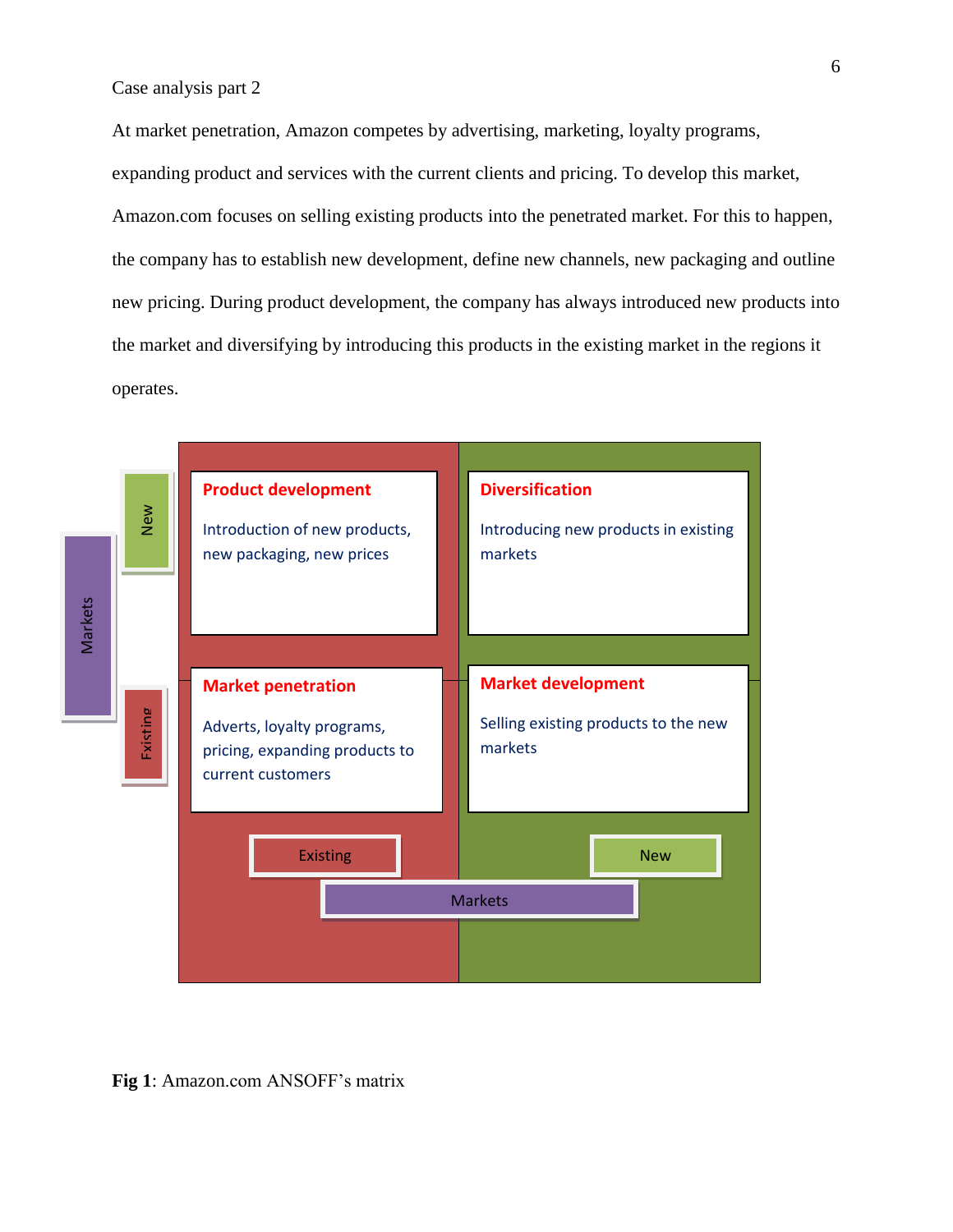## **Spatial Matrix/Strategic Map**

The matrix has two dimensions, the internal and external. The internal dimension in space matrix are competitive advantage (CA) and financial strength (FS) while the external dimension comprise of industrial attractiveness (IA) and environmental stability (ES). Amazon has been able to compete with this model such that it has the following financial positions; cash flow, earnings and returns on investment. The average weight of these factors is  $+2.7$ . the company has stability position of having very low competitive pressure of approximately -6. It also has low barriers of entering into market since it already established with an average score of -4 and high technological changes of approximately -1. In average the stability of the company is roughly -3.7. while analyzing the company in terms of external position, the competitive of the company is driven by market share, customer loyalty and technological know-how. The average weight of this dimension is approximately -1.3. the industrial position of Amazon.com is high with an average of  $+5.7$  this value is an average of growth potential, financial stability and profit potential.

#### **RECOMMENDATION**

Looking at the performance of Amazon.com currently, it is a clear indication that the company will continue to grow and expand. Based on the first part of analysis of external factors, the company has a favorable platform of competing and dominating new markets. It is strategic for the company to explore new markets and expand the regions of operation.

In the second part of analysis of internal analysis, the company has a ground of competing and maintaining the leading position in the e-commerce business. The company is currently the leading in the online retail business. Amazon should maintain its marketing strategy and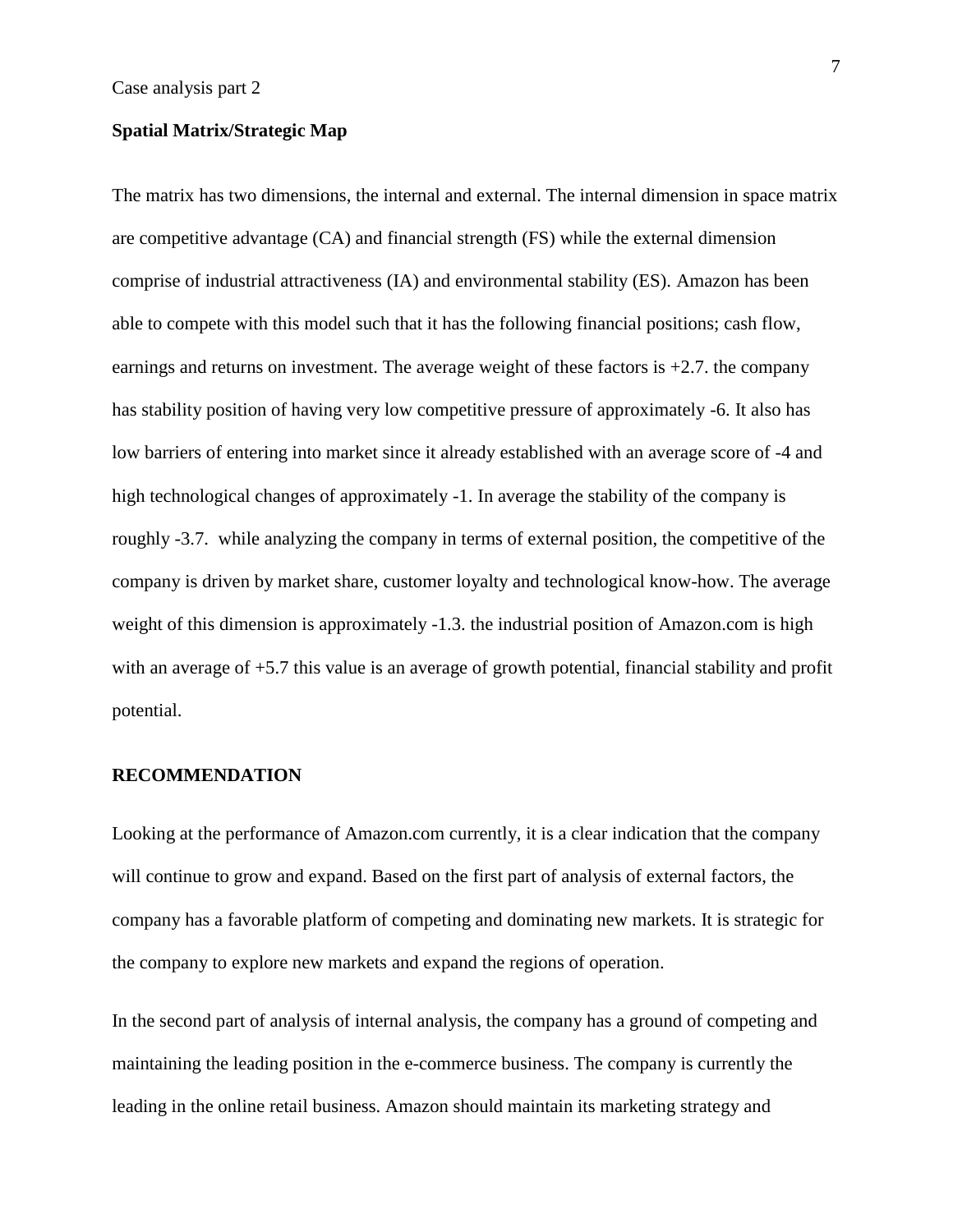# Case analysis part 2

penetration of the new markets to maintain its position. Diversification in the service offerings and products will help the company improve the sales and profitability.

However, Amazon should evaluate comprehensively its cost of sales to avoid over expenditure like in the previous years. Using the matrixes discussed in this paper, the company has to make sure that the competitive strategies are well maintained to continue improving the sales and expanding its market.